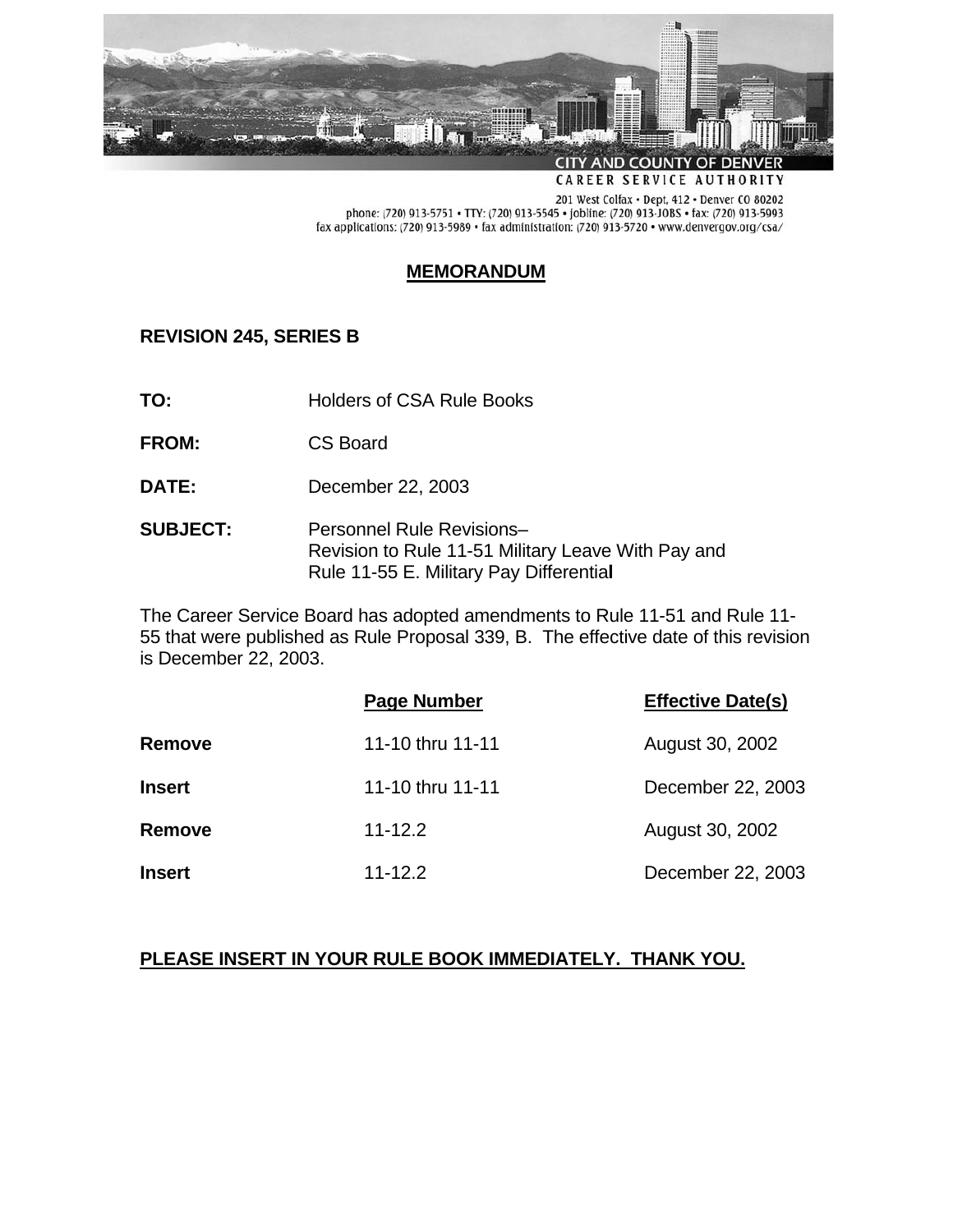### Section 11-40 Administrative Leave

- 11-41 Basis of Granting
	- A. Administrative Leave for Grievances or Appeals: Appointing authorities shall grant an employee administrative leave with pay to present grievances or appeals to an official of the City and County or to represent an employee presenting a grievance or an appeal. However, if flexibility exists as to the exact date and time, the leave shall be granted at the convenience of the appointing authority.
	- B. Administrative Leave for alternative dispute resolution proceedings: Appointing authorities shall grant an employee administrative leave with pay to participate in the Career Service Authority alternative dispute resolution program. Administrative leave with pay shall be granted to employees who participate in mediation either as a party or as the mediator and to an employee who attends mediator training.
	- C. Administrative Leave for Exemplary Performance: An appointing authority may grant an employee one day of administrative leave per year with pay for exemplary performance, such as Employee of the Quarter, Employee of the Year, or if the appointing authority wishes to recognize an employee's outstanding contribution to the agency.
	- D. Other Grounds for Administrative Leave: Appointing authorities may grant an employee administrative leave with pay for the following purposes:
		- 1. To compete for positions in the Career Service, including all related interviews and examinations.
		- 2. To serve as a witness in a federal, state or municipal court or in an administrative proceeding, when requested by the appointing authority or other authorized person to represent the City's interest in the legal proceedings, when not eligible for court leave under subsection 11-71.
- 11-42 Effect of Administrative Leave on Eligibility for Merit Increase

 Approved administrative leave shall not affect eligibility for a merit increase.

Section 11-50 Military Leave (11/1/80, 127A; 10/11/01, 218B, 8/26/02, 227B)

It is the intention and purpose to comply with the provisions of the Uniformed Services Employment and Reemployment Rights Act.

Page Issuance Date: December 22, 2003 11-10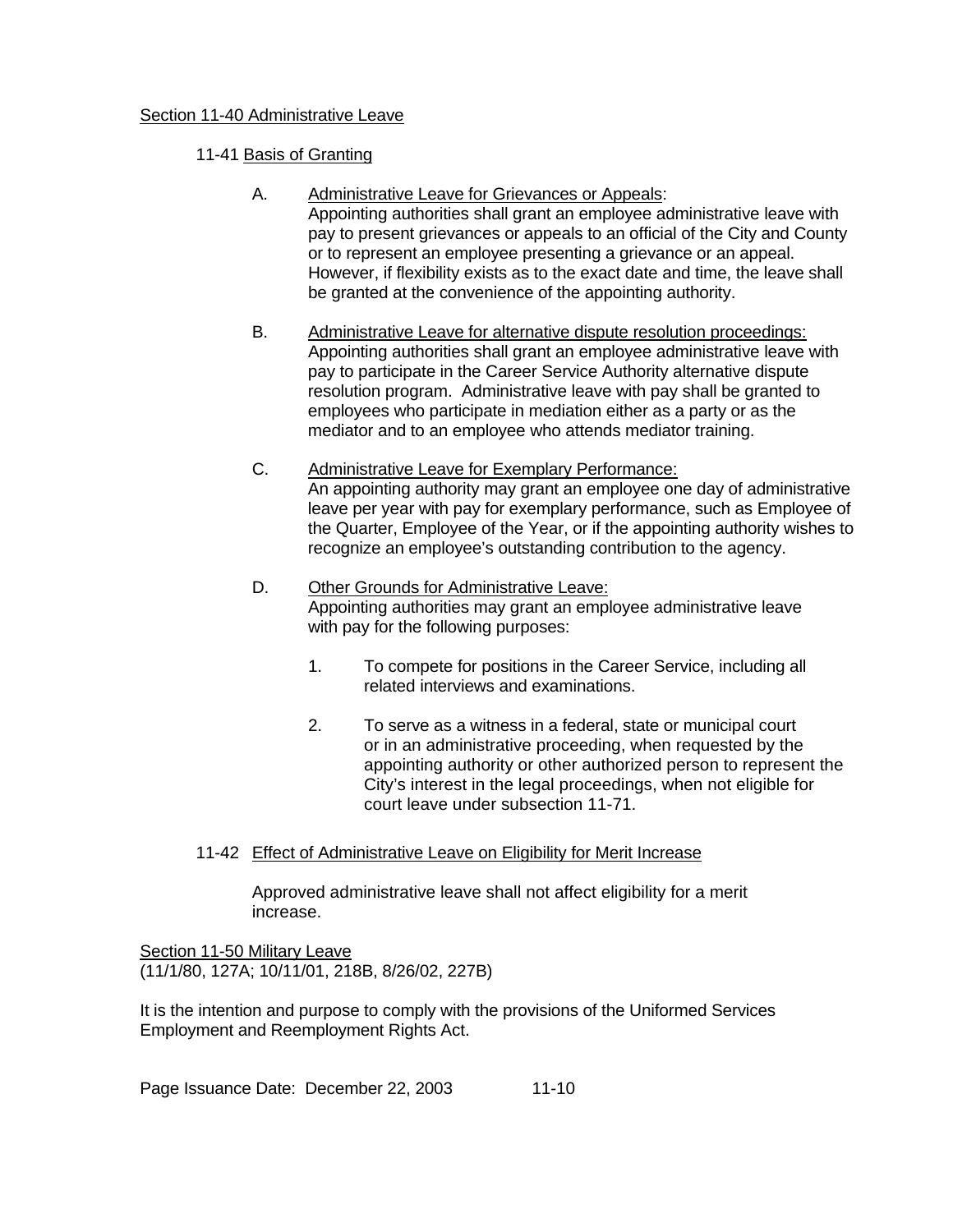#### 11-51 Military Leave With Pay (11/1/80, 127A; 12/22/03, 245B)

All Career Service probationary and career status employees shall be eligible for up to fifteen (15) days, not to exceed one hundred twenty (120) hours, of paid military leave each calendar year. Request for such leave shall be made in advance and in writing.

Military leave with pay shall be subject to the following provisions:

A. Military Pay

 (1/3/02, 221B) Employees shall be placed on leave with pay for those days the employee is engaged in military training or service. The City shall pay the employee his or her full City pay annually for up to fifteen (15) days of military leave.

- B. Effect on eligibility for merit increase: (9/1/89, 129B) Military leave shall not affect eligibility for a merit increase.
- C. Effect on vacation and sick leave accruals: Military leave with pay shall not affect eligibility for vacation or sick leave accrual
- 11-52 Military Leave Without Pay (9/26/72, 78A; 11/1/80, 127A; 2/14/85, 71B)
	- A. A career status or probationary employee who continues in military service beyond the time for which leave with pay is allowed shall be placed on military leave without pay. Such request for military leave without pay shall be made in advance, when possible, in writing or by oral notification. In the event of military necessity, if the employee is unable to provide advance notice, the employee may give notice after starting duty.
	- B. An employee in military leave without pay status may be eligible for a military pay differential. A military pay differential is for employees who are called to active military duty with written orders for services exceeding one hundred and seventy nine (179) days because of war or national emergency.

## 11-53 Granting Military Leave Without Pay

Military leave without pay shall be subject to the following provisions:

A. Duration:

 Military leave without pay shall be granted for the duration of active military service not to exceed five (5) years plus ninety (90) days from the date of discharge, provided that extensions shall be granted where the employee is required to serve a longer period of time involuntarily because of a war or national emergency.

B. Effect on vacation and sick leave:

Page Issuance Date: December 22, 2003 11-11